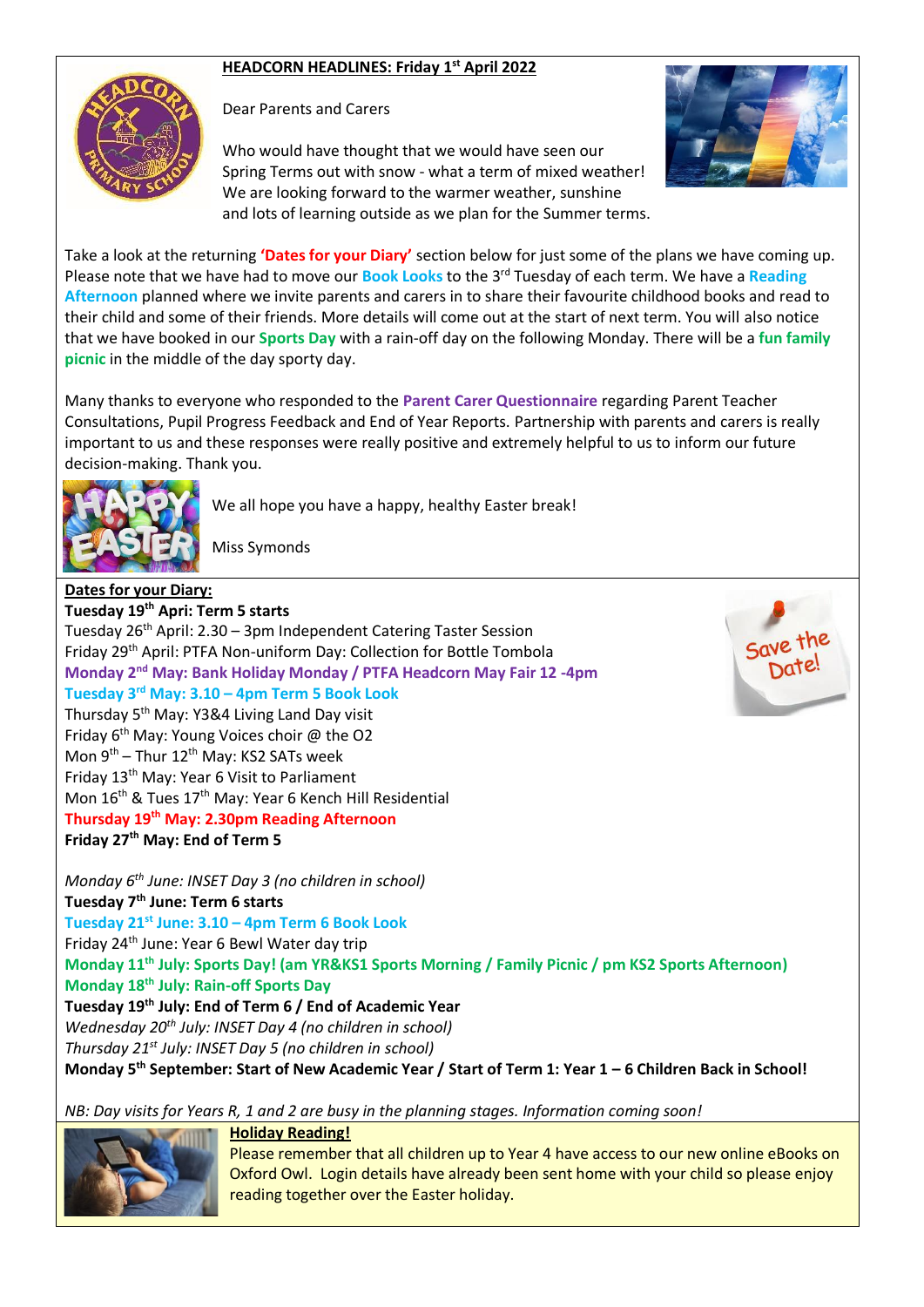## **Do you own a Large Van or Truck?!**

Calling all large pickup truck or large van owners! Early Years have very kindly been offered a fantastic playhouse for their outside area, but we are needing to get it collected locally and delivered to school. If you have a large pickup van or truck, and would kindly be able to help, please contact the school office.





## **Assemblies**

Every day the children have assemblies that are aimed at developing their understanding of the wider world, sharing our core values, and encouraging self-reflection. After the holidays, we will be celebrating Shakespeare's birthday.



# **PTFA Update:**

Thank you to everyone that attended the AGM in person and online. Your committee for 2022 is: **Vikki Nesbitt & Jen Davey: Co-chairs, Jo Maher: Treasurer, Becky Henderson: Vice Chair, Susan Gravells & Toni Morgan: Co-secretaries**

Please look out for an email from us regarding May Fair volunteer requests and ordering your Jubilee tea towels. We will re-send the instructions and ask that you return your pictures to us at [info@headcornschoolptfa.org.uk](mailto:info@headcornschoolptfa.org.uk) as soon as completed or hand to your class reps.

## **Date for your diary:**

Friday 29<sup>th</sup> April - non uniform day in return for bring a bottle! The very popular bottle tombola is coming back to the May Fair this year. We will be asking for bottle donations just before - anything goes, just in date and not opened. Thanks

The PTFA wish you a lovely Easter break!

#### **YouTube Kids Update**

The YouTube Kids app was introduced in the UK in January 2016 and was designed to allow younger children to use YouTube in a more managed (moderated) way whilst giving parents extra controls. Whilst it is a great app, it is evident that very few younger children use the YouTube Kids service. The biggest reason is usually



that the channels/videos that the children want to watch are not available on the YouTube Kids app.

This has now changed. YouTube has introduced a new service called **Parent Allowlisting** which can be used on mobile devices where a parent can approve a video/channel from the main YouTube app into their child's YouTube Kids account.

This is a great feature and would recommend you share this with parents/carers. There is a link to a video explainer on YouTube which you can find **[HERE](https://esafety-adviser.us4.list-manage.com/track/click?u=cbd59b76f0e1ad9db768db345&id=a4bcd18716&e=5a67b34569)**.



#### **What are the Anonymous and Honesty Apps...**

At their core, these are apps that allow users to interact with each other without revealing who the users are. They are used for a variety of reasons, such as being able to ask questions that may be embarrassing, but equally, they can be used to cause harm.

Internet Matters have put together a really useful page that answers many questions about the Anonymous and Honesty Apps. It might be worthwhile sharing this with staff and your parents to raise their awareness. You can find the page **[HERE](https://esafety-adviser.us4.list-manage.com/track/click?u=cbd59b76f0e1ad9db768db345&id=e4645cb60f&e=5a67b34569)**.

#### **The North Downs' Walk Returns…**

Yes, things are really getting back to normal and the North Downs Walk, organised by the Rotary Club of the Weald of Kent, in aid of Cancer Research UK is back and will take place on Sunday, 12 June 2022 starting and finishing once again at Harrietsham Village Hall and REGISTRATION IS NOW OPEN. This is a terrific opportunity to raise money for your own cause as well as for Cancer Research UK.



You can still choose between the 1, 3, 6 and 9 mile routes which are all fully marshalled, with regular checkpoints and refreshment stops against the backdrop of the beautiful North Downs. At the end you will also receive your